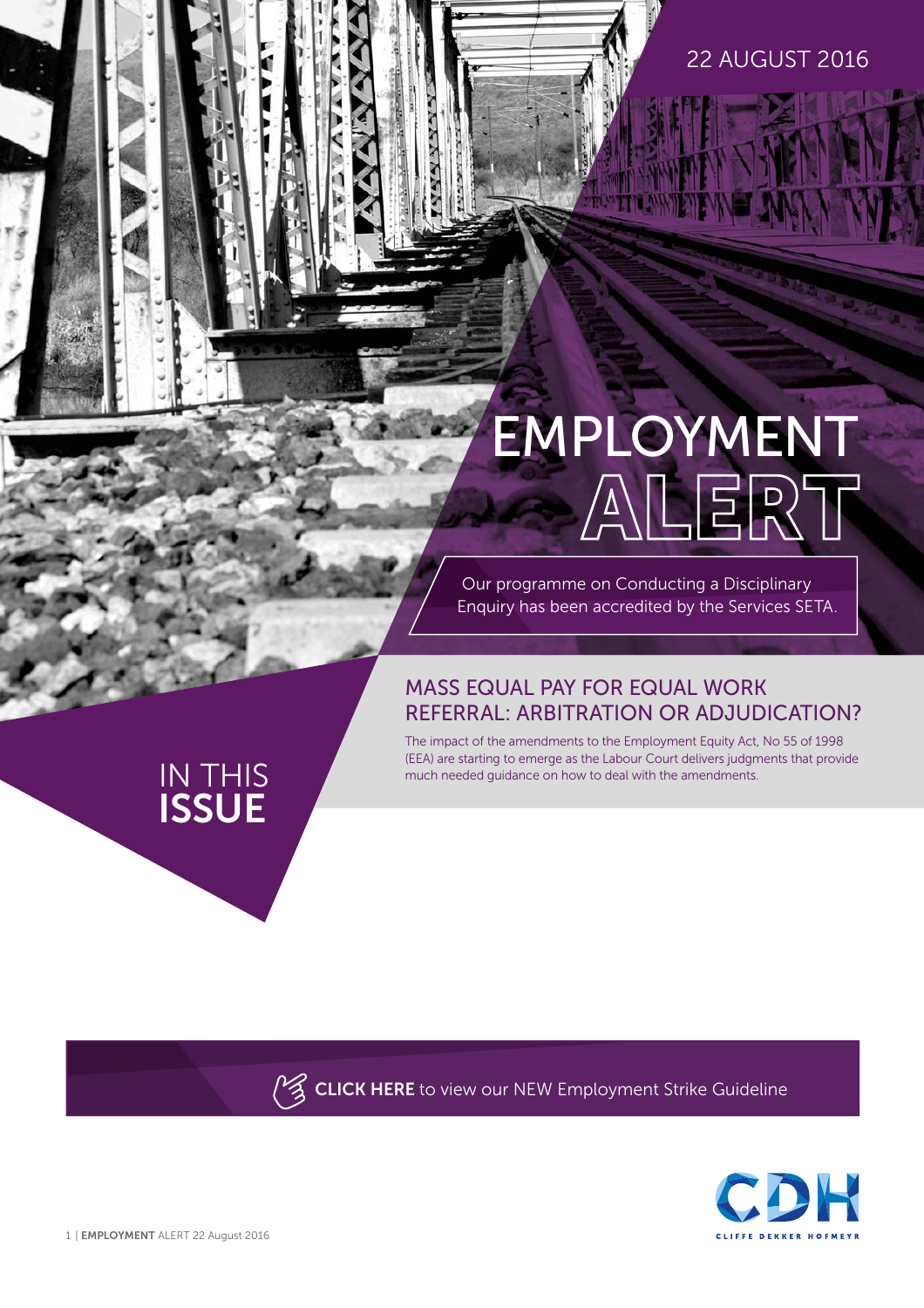# MASS EQUAL PAY FOR EQUAL WORK REFERRAL: ARBITRATION OR ADJUDICATION?

*In the recent Famous Brands Management Company (Pty) Ltd v CCMA and Others (JR738/16) [2016] ZALCJHB was whether the CCMA could arbitrate an unfair discrimination dispute regarding equal pay for equal than one employee.* 

*The CCMA ruled that it did have jurisdiction to arbitrate the matter involving approximately 632 employees. The ruling was taken on review to the Labour Court.* 

The impact of the amendments to the Employment Equity Act, No 55 of 1998 (EEA) are starting to emerge as the Labour Court delivers judgments that provide much needed guidance on how to deal with the amendments.

The EEA was amended to include what is commonly referred to as the equal pay for equal work provision. The provision states that a difference in terms and conditions of employment between employees of the same employer performing the same or substantially the same work or work of equal value that is directly or indirectly based on any one or more grounds listed in the EEA amounts to unfair discrimination.

The EEA prohibits unfair discrimination. A dispute concerning unfair discrimination may be referred to the CCMA within 6 months of the act constituting unfair discrimination.

The CCMA will initially try to resolve the dispute through conciliation. However, if the dispute remains unresolved, the dispute may be adjudicated by the Labour Court or, in certain circumstances, arbitrated by the CCMA.

The option to have the dispute arbitrated by the CCMA also came about as a result of an amendment to the EEA. In terms of the amendment, "an employee may refer the dispute to the CCMA for arbitration if:

- the employee alleges unfair discrimination on the grounds of sexual harassment;"
- in any case other than sexual harassment, if the employee earns less than R205 433.30; or

the parties to the dispute consent to the dispute being arbitrated.

In the recent *Famous Brands Management Company (Pty) Ltd v CCMA and Others* (JR738/16) [2016] ZALCJHB 290 case what essentially had to be determined was whether, in terms of the EEA amendments, the CCMA could arbitrate an unfair discrimination dispute regarding equal pay for equal work which involved more than one employee. In this case, approximately 632 employees had referred an unfair discrimination dispute regarding equal pay for equal work to the CCMA for arbitration.

The employer argued that the CCMA did not have jurisdiction to hear the matter involving 632 employees as the amendment to the EEA only permits "an employee" to refer the dispute to the CCMA for arbitration and not a number of employees. It was the employer's case that the amendment only allows individual disputes to be arbitrated at the CCMA and disputes involving more than one employee should be referred to the Labour Court for adjudication.

The CCMA ruled that it did have jurisdiction to arbitrate the matter involving approximately 632 employees. The ruling was taken on review to the Labour Court.

The court held that just because more than one individual is involved in the dispute does not mean that the dispute

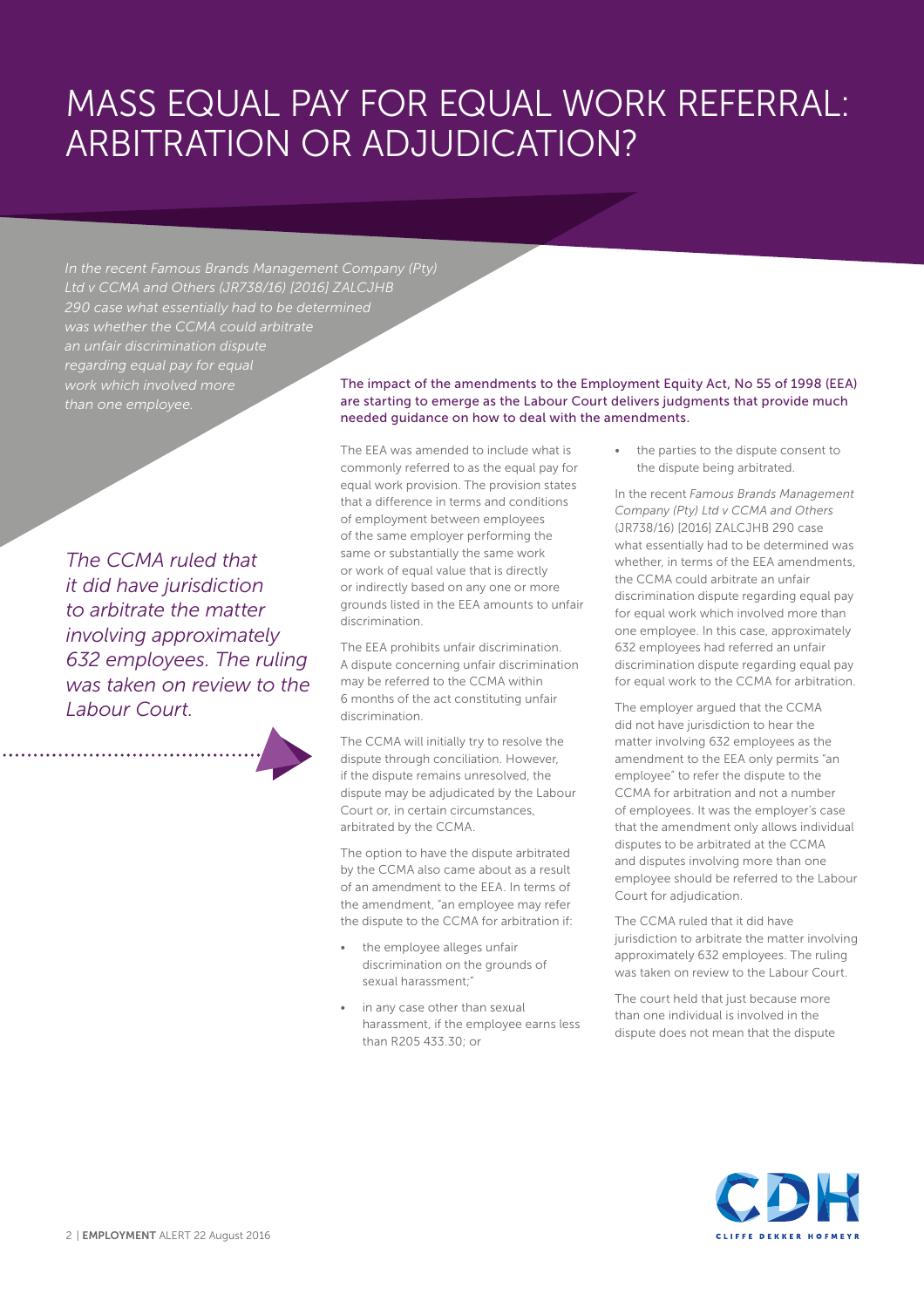# MASS EQUAL PAY FOR EQUAL WORK REFERRAL: ARBITRATION OR ADJUDICATION?

# **CONTINUED**

*The court dismissed the review application and confirmed that more than one employee can refer an unfair discrimination dispute the CCMA for arbitration.* 

is more complex even though there may be additional logistical challenges when dealing with a dispute involving many employees. The court referred to several sections in the Labour Relations Act, No 66 of 1995 where the term "employee" in the singular has been interpreted to mean "employees".

The court dismissed the review application and confirmed that more than one employee can refer an unfair discrimination dispute the CCMA for arbitration.

Although the judgment does not deal with the merits of the equal pay equal work claim, it does confirm that the option to have an unfair discrimination dispute arbitrated at the CCMA is not confined to circumstances where an individual employee refers the dispute. In terms of the amendment, the CCMA is permitted to arbitrate an unfair discrimination dispute relating to equal pay for equal work where more than one employee is involved, where the employees involved earn less than R205 433.30 per annum.

*Aadil Patel and Samantha Coetzer*



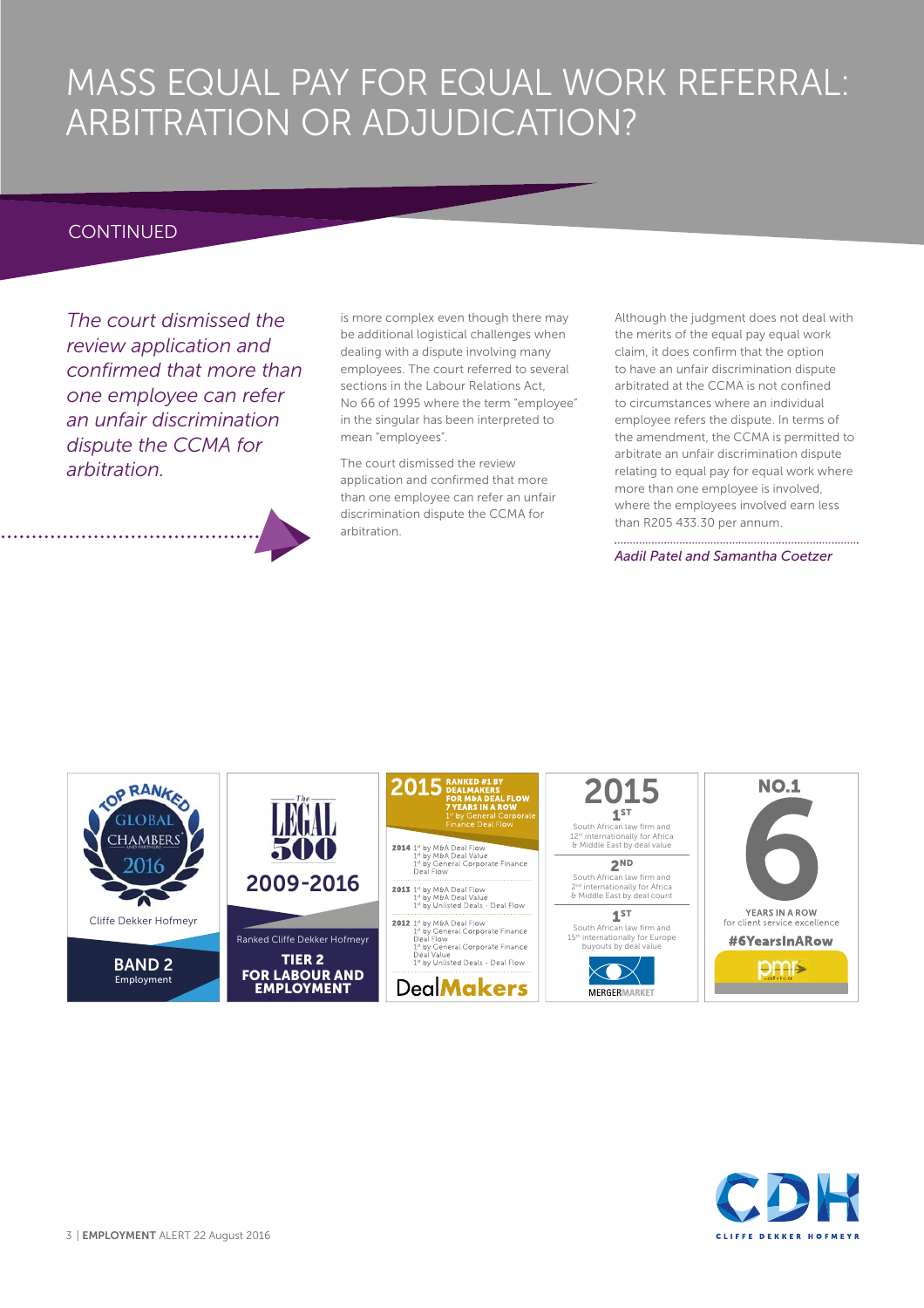

**[CLICK HERE T](http://www.cliffedekkerhofmeyr.com/export/sites/cdh/en/practice-areas/downloads/Employment-Strike-Guideline.pdf)O FIND OUT MORE**

CHAMBERS GLOBAL 2014 - 2016 ranks our Employment practice in Band 2: Employment.

Aadil Patel ranked by CHAMBERS GLOBAL 2015 - 2016 in Band 2: Employment.

Hugo Pienaar ranked by CHAMBERS GLOBAL 2014 - 2016 in Band 2: Employment.

Fiona Leppan ranked by CHAMBERS GLOBAL 2016 in Band 3: Employment.

Michael Yeates named winner in the **2015** and **2016 ILO Client Choice International**  Awards in the category 'Employment and Benefits, South Africa'.